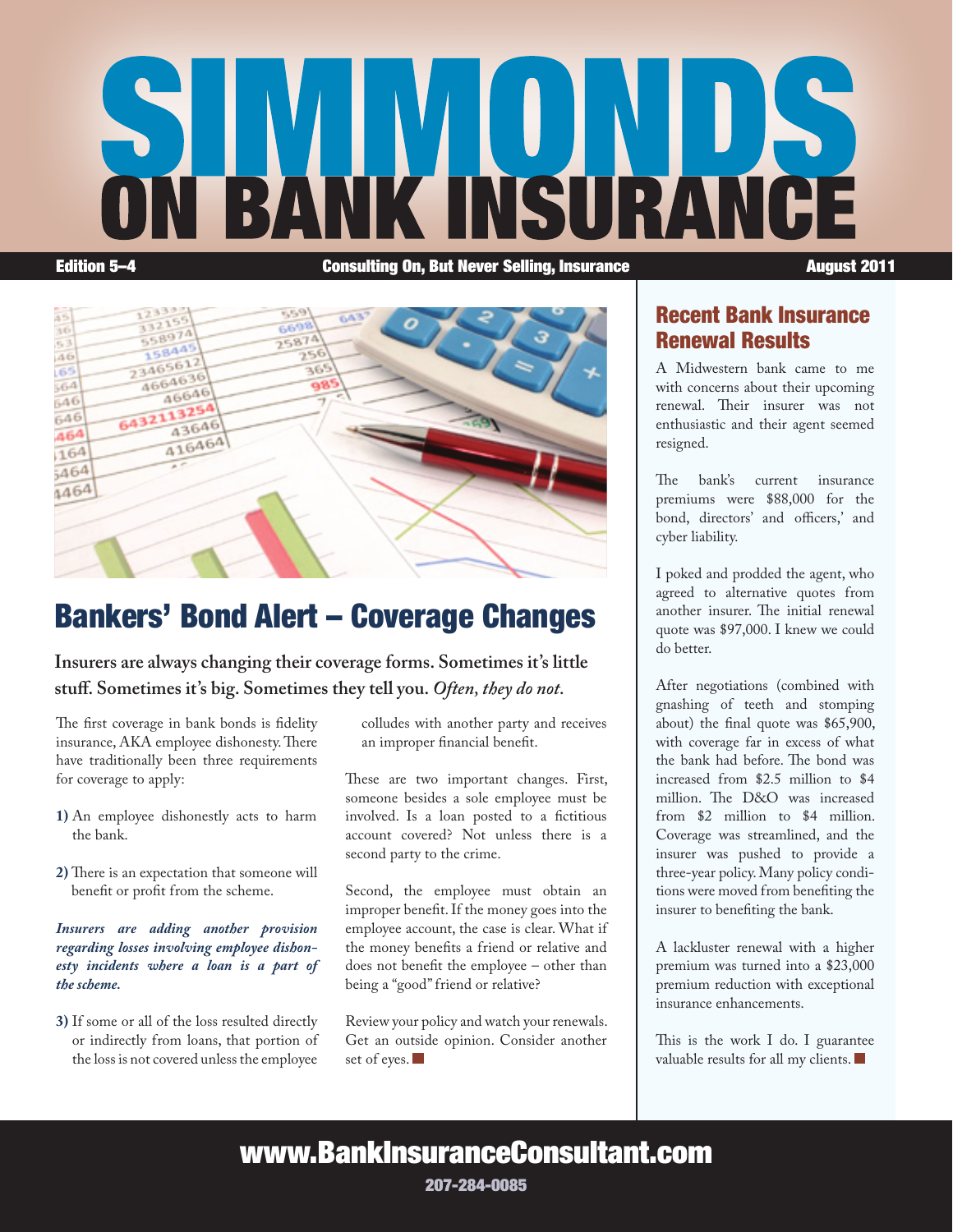## Diary of a Typical Bank Insurance Review

Well over 75% of the calls I get are from bankers who want a review of their bank's insurance coverage. The process is straightforward. Send me your policies and other information. I'll review it, ask some questions, and report the issues I find. Once I get the info I need, I can finish a review and have your bank moving towards improved insurance coverage within 15 days.

Here is the timeline from one of my recent projects:

**DAY 1** CFO of ABC Bank emails me. He is interested in a review of his bank's insurance. We discuss his bank's situation, current insurance, and his objectives. The call takes less than twenty minutes. Later that night I email a proposal that outlines the project's objectives, accountabilities, and fee.

**DAY 5** The CFO gets back to me, asking to move forward. He signs the proposal and cuts me a check for my fee. I email him a letter to send to his agent requesting information for the project summary of insurance, loss runs, and the like.

**DAY 8** I receive a box of the bank's insurance policies, sent by the CFO. I start my review of coverage. (Note: more and more banks are scanning their policies and emailing them. This speeds up the review process.)

**DAY 10** I receive information from the bank's current insurance agent. Since I have the info I need, I call the CFO and we set a date for the review conference call.

**DAY 15** I email the CFO a copy of my findings to be used in our phone call later in the day. At the appointed time we review the issues and I provide my recommendations. The CEO, CFO, and SVP of the bank are on the call. We set action plans and accountabilities for each issue. We set a date for the next conference call to review progress.

#### *A Complete Insurance Review in 15 Days*

To start the process, just send me an email at *Scott@ScottSimmonds*.*com* or call me at 207-284-0085. After a short conversation, I will send you a proposal, bank references, and everything you need to make the decision to go forward.

Once I complete a review of your bank's insurance, you will have a better understanding of your insurance. You'll know the coverage you have, and the coverage you don't have. You'll have specific recommendations on how to improve your coverage, and tactics to broaden your insurance protection.

It all starts with a phone call or an email.



## *Bank Insurance Teleseminar – August 23, 2011*

"Stuff You Should Know About Your Bank's Insurance" – Join me for a fast-paced, information-packed 45 minutes of unbiased insight into bank insurance coverage issues. My teleseminars provide information on the bank insurance market, as well as tactics you can use to immediately improve the insurance your bank buys. Practical, easily implemented ideas every bank can use.

No sales pitch here. Valuable information, implementable now. Learn the common coverage holes and tools to plug them.

#### **When: June 22, 2011 - 1:00 pm Eastern When: August 23, 2011 - 1:00 pm Eastern Where: Call in and listen from any phone**

Bankers, register for free by emailing *Scott@ScottSimmonds.com*. Just ask to be added to the attendee list. No obligation, of course. Seats are limited. Register now.

Did You Miss Our Other Bank Insurance Tele-**SEMINARS?** In February we had a session on an introduction to bank insurance – *Bank Insurance 101*. The April teleseminar covered *Banker's Bond Bugabboos*. In June we talked about *Directors' and Officers' Insurance – D&O for Dummies.*

Get access to the recordings for free by emailing *Scott@Scott-Simmonds.com.*

#### Questions to Ask Your Insurance Agent

Some banks prefer the "Do It Yourself Approach" to bank insurance. Get my free white paper that outlines some of the questions you need answers to. It contains over 60 questions for your insurance agent that will help you get the best insurance coverage. This is the best way to start a discussion that can lead to a better insurance program for your bank.

For your free copy just email *Scott@ScottSimmonds.com*.

www.BankInsuranceConsultant.com

Scott@ScottSimmonds.com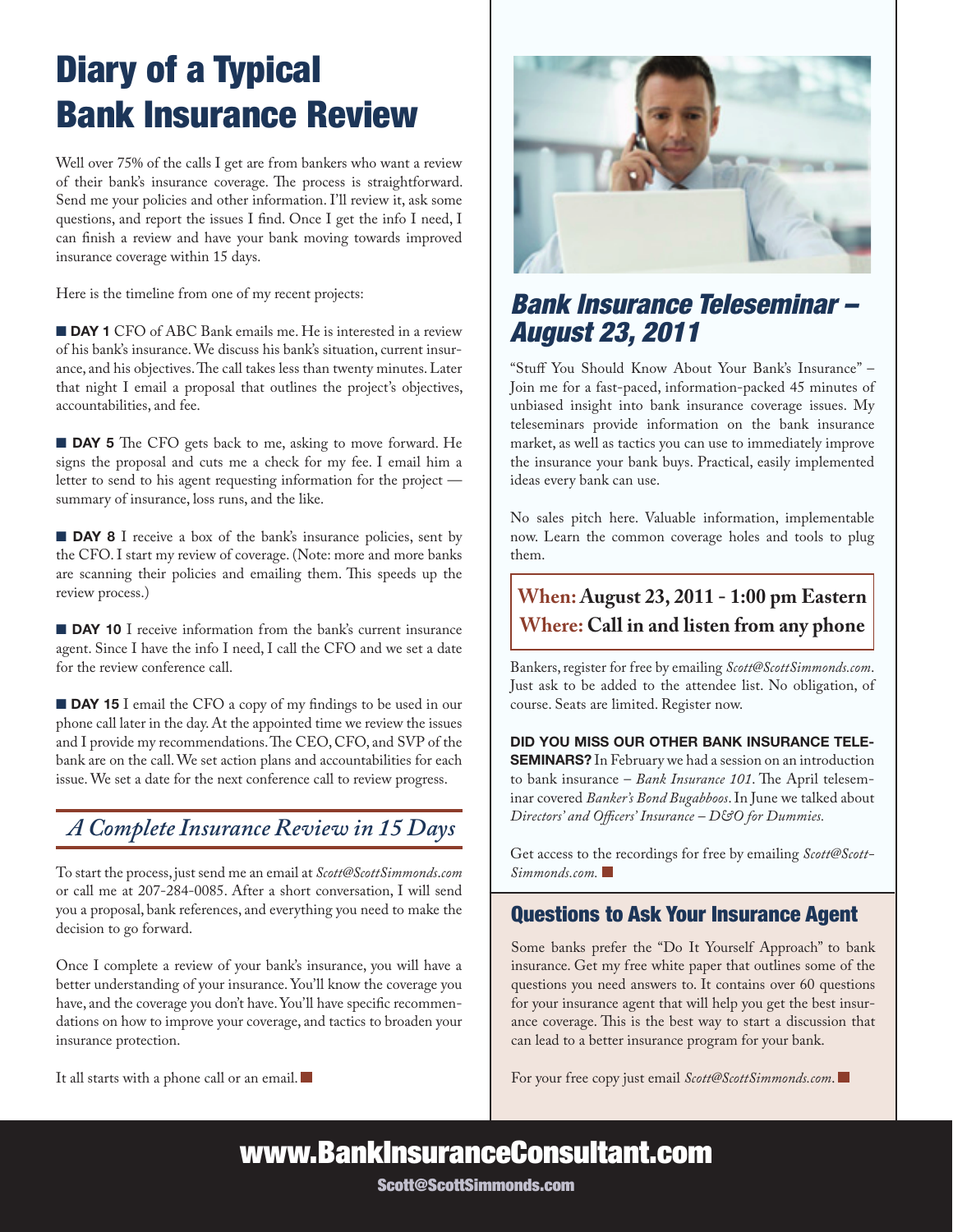## Bank Insurance Commentary | Kansas Bankers Surety



I had a most interesting conversation with a representative of Kansas Bankers Surety Co. recently. Their approach to bank specialty insurance is quite different from other insurers. Their policies have coverage restrictions unlike what any other insurer includes. Unfortunately, what KBS sees as coverage advantages, I see a significant coverage restrictions. For example, their employment practices

insurance provides defense cost coverage only. Their professional liability insurance covers only lender's liability. The bond quote I saw had no coverage for debit card fraud.

To their credit, they have firm arguments why their policies actually are better than their competitors. I was intrigued but not convinced. Frankly, the conversation was one of the most interesting insurance conversations I have had in some time. KBS is a solid insurer with a

definite philosophy of coverage and claims. Their forms are just not broad enough for my liking.

The above is a perfect example of why you need insurance advice from an unbiased advisor. A conversation with KBS will leave anyone with a feeling that theirs is a better approach. A conversation with the people at ABA Insurance, Zurich, or Travelers will result in equally strong arguments in their favor.

An unbiased advisor can uncover the best solution based on your real needs.

**Scott Simmonds, CPCU, ARM, CMC**

## Real Questions <sup>|</sup>Q&A| Real Answers

Q:Our bank requires that some officers and directors are active in nonprofits in the community. Does our bank directors' and officers' insurance provide coverage to directors and officers while they are serving on nonprofit boards?



There is coverage in most D&O policies. *However, it is limited.*

Board members and officers of the bank are covered for their actions in an "outside position" while working as directors or officers of a nonprofit if "service in such position is with the knowledge and consent of, at the direction or request of, or part of the duties regularly assigned to the directors or officer by the (bank)."

Service on the local Rotary Club board (with consent of the bank) would be covered. Ditto for United Way. Coach of a Little League team would not (it isn't management), but serving on the Little League board might be – if at the direction of the bank.



Being on the board of a church would probably not be covered.

Coverage does not apply if it is the outside entity that is suing the board member. (You serve on the board of the United Way and the United Way sues you.)

Coverage only applies in excess of any D&O insurance purchased by the nonprofit, and only after any indemnification by the

nonprofit – the nonprofit's insurance must be exhausted and the nonprofit must be out of assets.

The coverage provided is for the bank's board and officers only – not staff employees and not the other directors of the nonprofit.

Note: Your questions for this section are welcome. Email *Scott@ScottSimmonds.com.* 

## www.BankInsuranceConsultant.com

207-284-0085